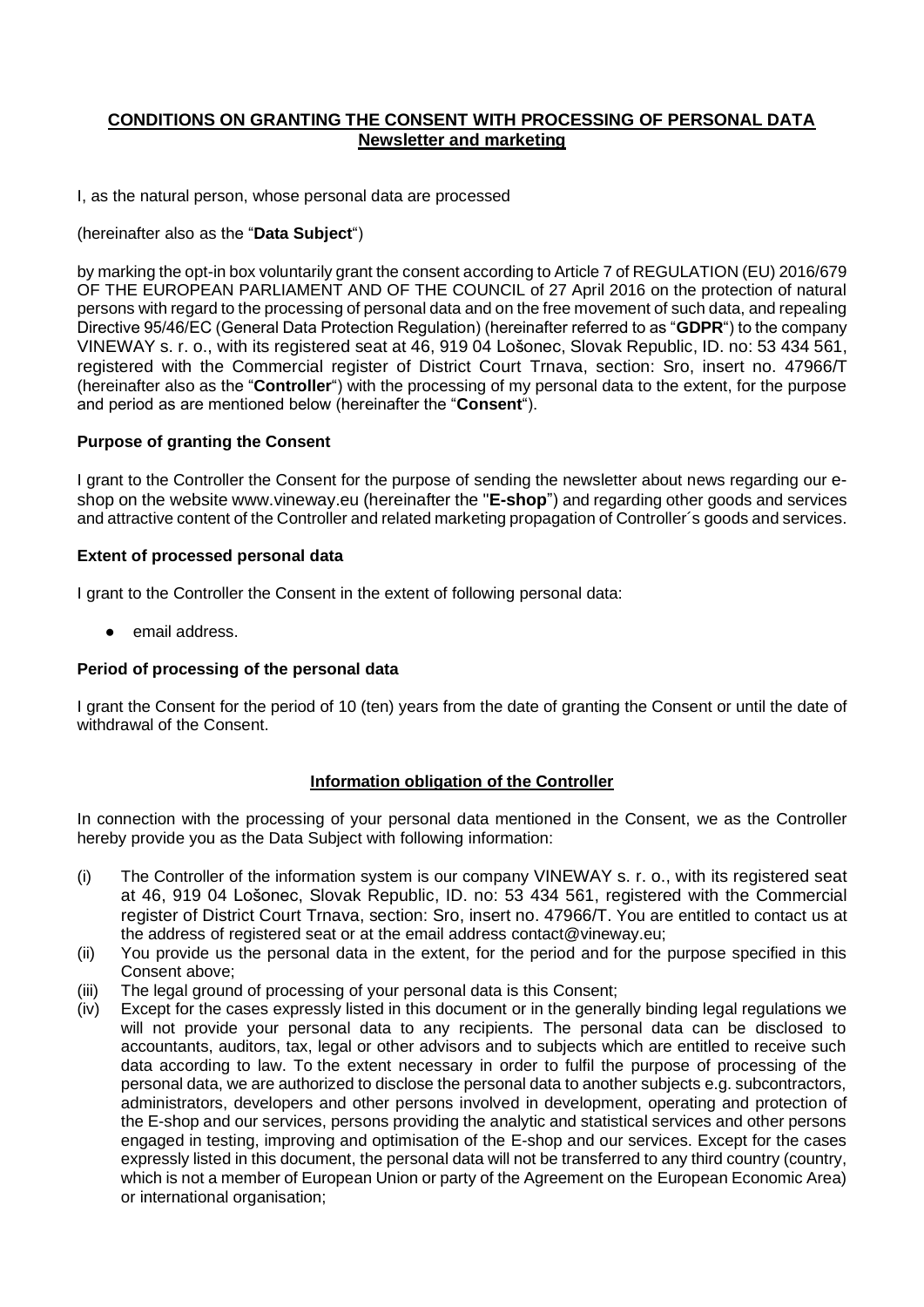- (v) We use the Google Cloud for recording, organisation and storage of personal data with the servers in the countries which are a member of European Union or party of the Agreement on the European Economic Area;
- (vi) We will maintain the personal data for the period for which the Consent was granted;
- (vii) Providing the personal data mentioned in the Consent is an inevitable prerequisite for sending the newsletter to you.

### **What are your rights when processing personal data?**

In connection with the processing of personal data mentioned in this Consent you have the following rights:

### **a) Right of access to personal data**

You have the right to access to your personal data and the copy of personal data. If the we process your personal data, we provide you with the information about categories of personal data concerned, the purposes of the processing, the recipients or categories of recipient to whom the personal data have been or will be disclosed, the envisaged period for which the personal data will be stored and other information.

## **b) Right to rectification**

You are authorized to request from us the rectification of any inaccurate personal data concerning you. Taking into account the purposes of processing, you have the right to have any incomplete personal data completed.

## **c) Right to restriction of processing**

You have the right to obtain from us restriction of processing the personal data in cases mentioned in the GDPR, e.g. when you contest the accuracy of the personal data, for a period enabling us to verify the accuracy of the personal data, or if the processing is unlawful and you oppose the erasure of the personal data and request the restriction of their use instead.

### **d) Right to erasure ('right to be forgotten')**

You have the right to obtain from us the erasure of personal data concerning you in cases mentioned in the GDPR, in condition that this right is not restricted by legal rules. Right to erasure will apply e.g. if the personal data are no longer necessary in relation to the purposes for which they were collected or otherwise processed, or if you withdraw consent on which the processing is based and where there is no other legal ground for the processing. We have the obligation to erase personal data without undue delay where one of the grounds applies.

### **e) Right to data portability**

If the processing is based on your consent pursuant to point (a) of Article 6 (1) or point (a) of Article 9 (2) of the GDPR or on a contract pursuant to point (b) of Article 6 (1) of the GDPR and the processing is carried out by automated means, you have the right to data portability (right to receive the personal data provided to us, in a structured, commonly used and machine-readable format and to transmit those data to another controller).

# **f) Right to withdraw the Consent**

If we are processing the personal data based on the consent, you have the right to withdraw your consent at any time by sending the email with withdrawal to above mentioned email address.

# **g) Right to file an application initiating the proceedings on personal data protection**

You have the right to file an application initiating the proceedings on personal data protection in front of data protection supervisory authority under the conditions according to the GDPR.